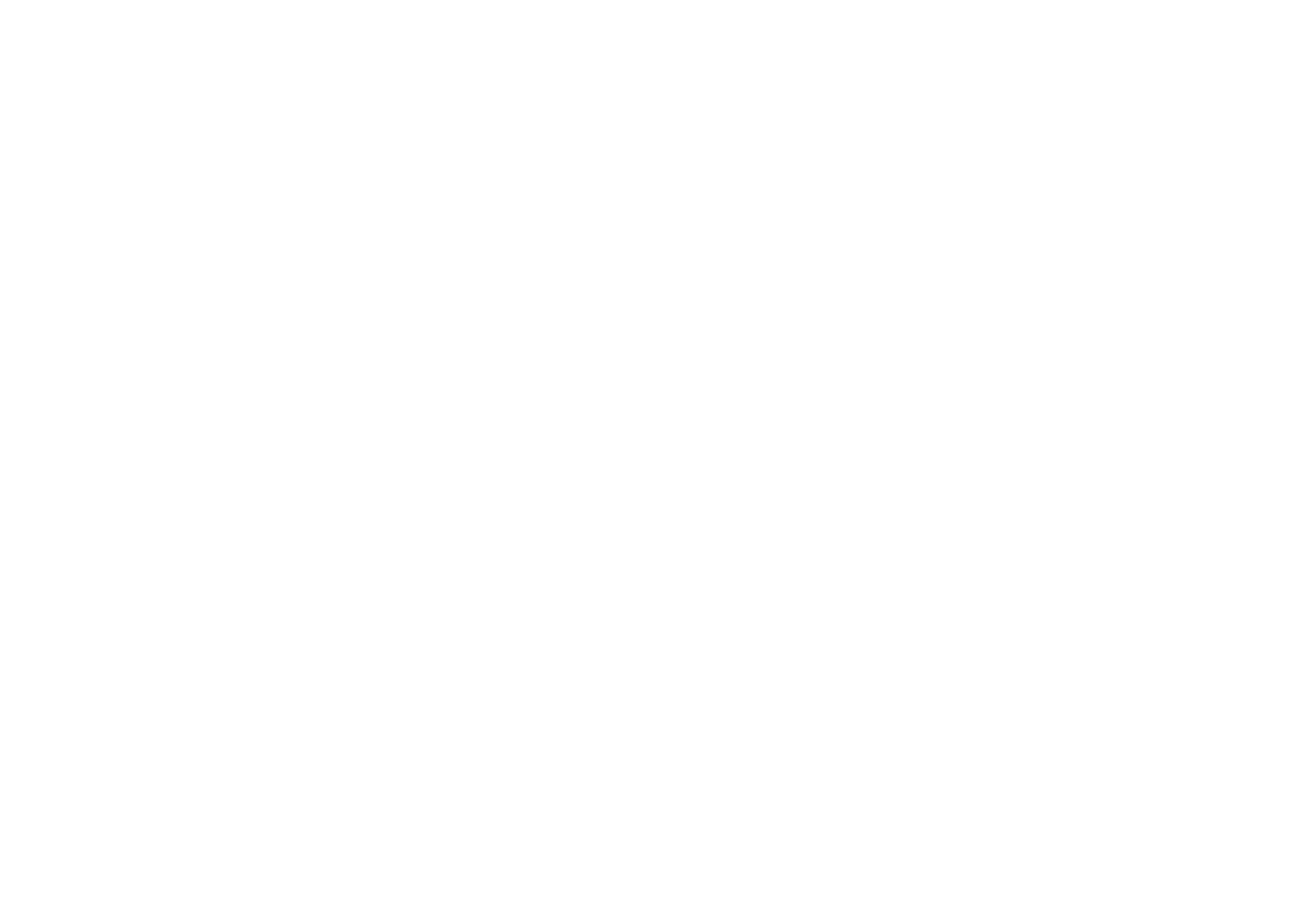## Reflux — Refract for flute solo and live-electronics

composed by Marko Ciciliani

for Anne La Berge with a commission by the Fonds voor de scheppende Toonkunst

July 2005

All electronics in this piece are realized with a specific program written in SuperCollider 3. Various patches have to be loaded by the player while playing the piece. this is realised with a foot pedal. Technical requirements for performing this piece are a Macintosh computer with OSX and a MIDI switch pedal. The program SuperCollider 3 can be downloaded for free at www.audiosynth.com. The program for this piece is provided by the composer.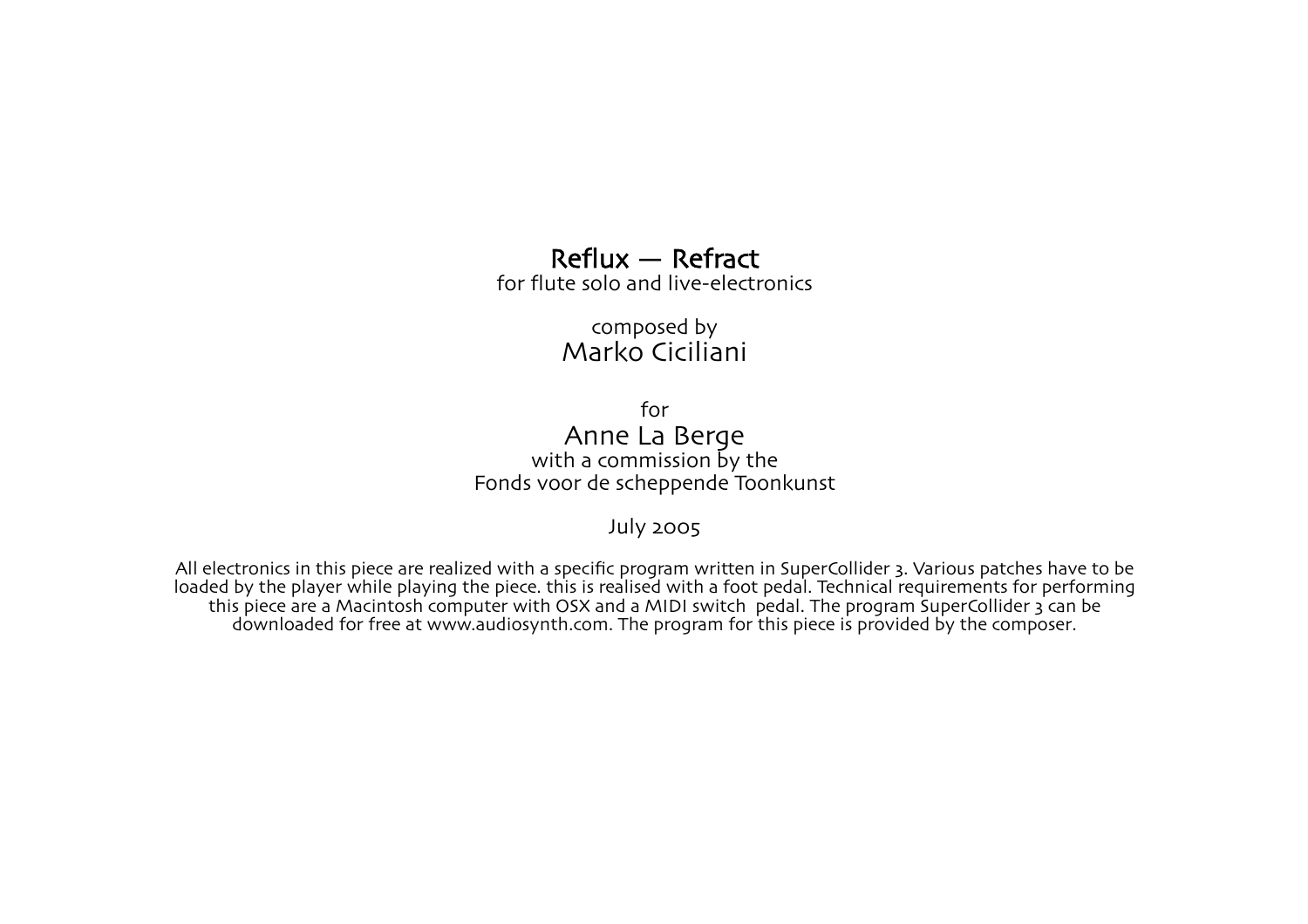Reflux — Refract for flute solo and live-electronics

Marko Ciciliani 2005

## $\epsilon = \pm 70$



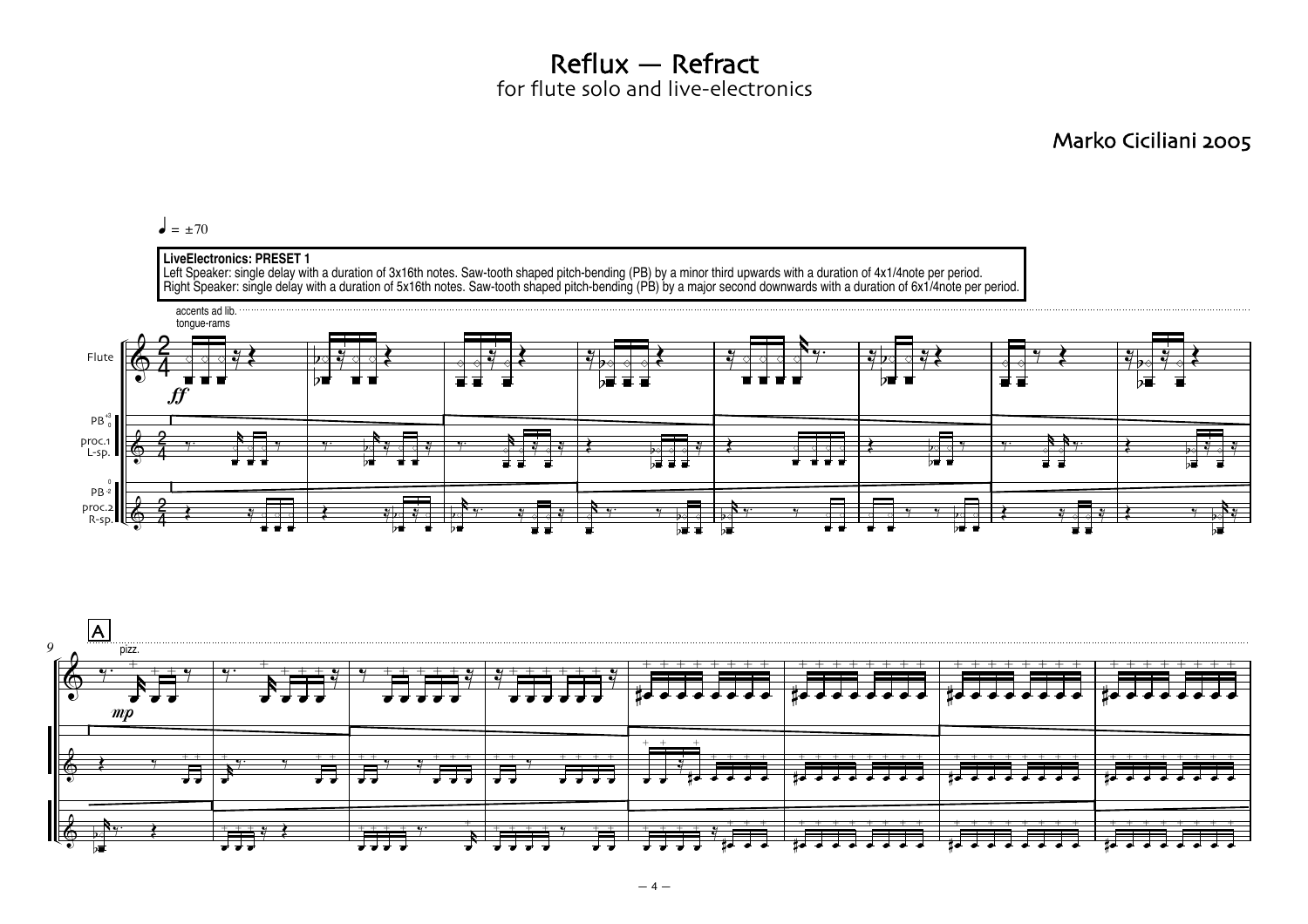





\* dynamics that are indicated within brackets are indicating a dynamic range, in whichthe player should play the<br>music. It is desired that the entire dynamic range is used and that the changes are performed in an irregula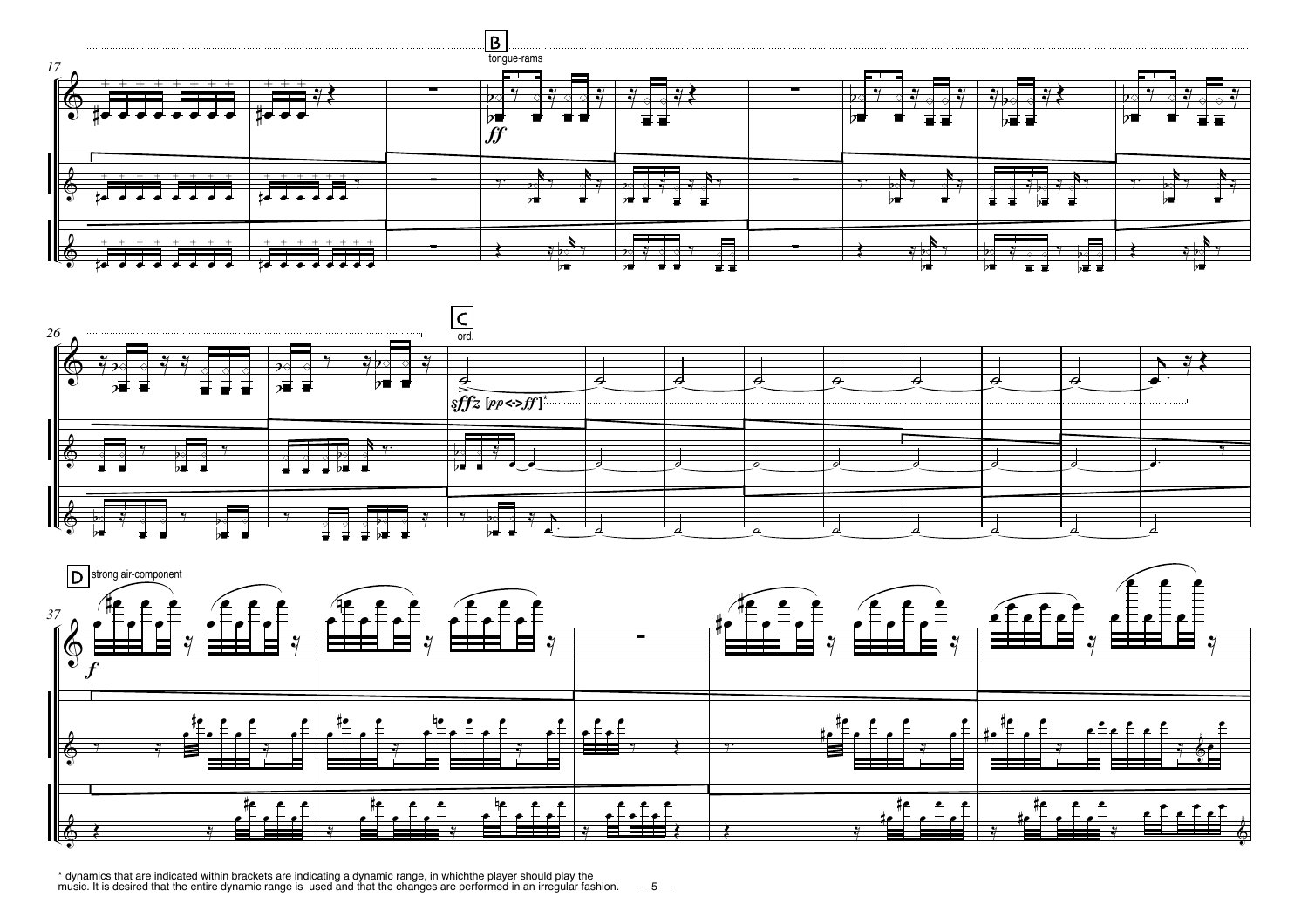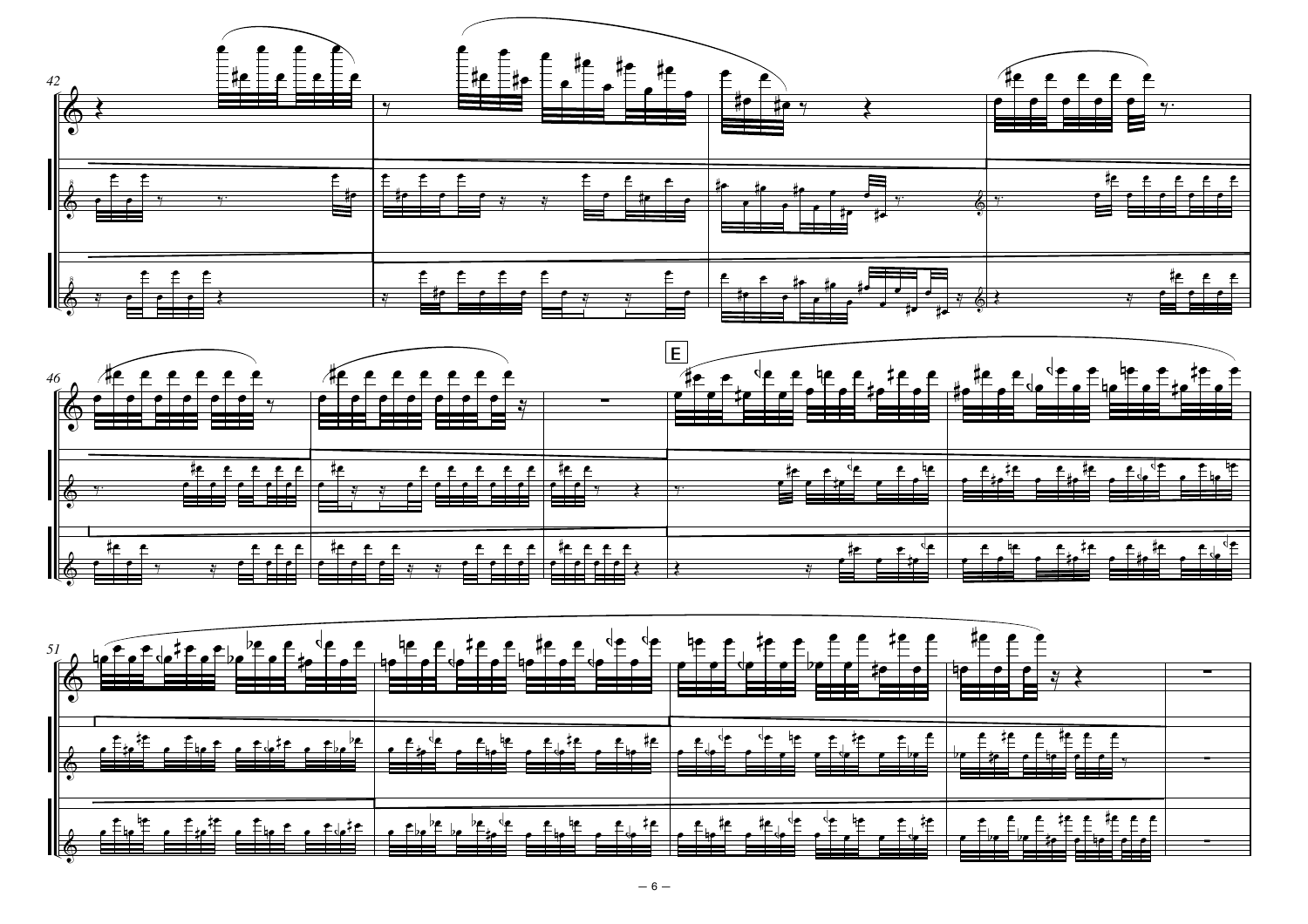**LiveElectronics: PRESET 2** Left and Right Speaker: like before but without pitchbendings



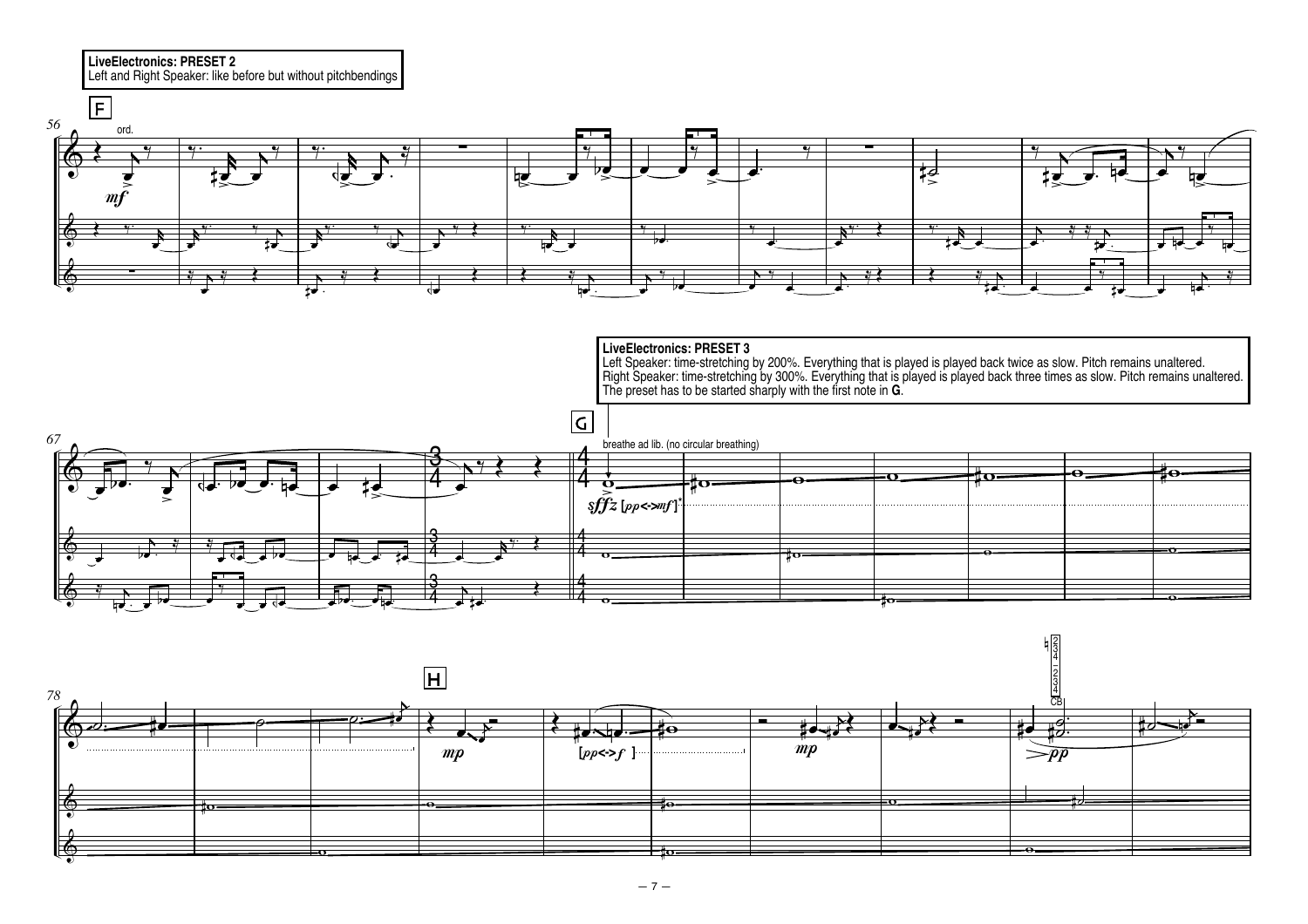



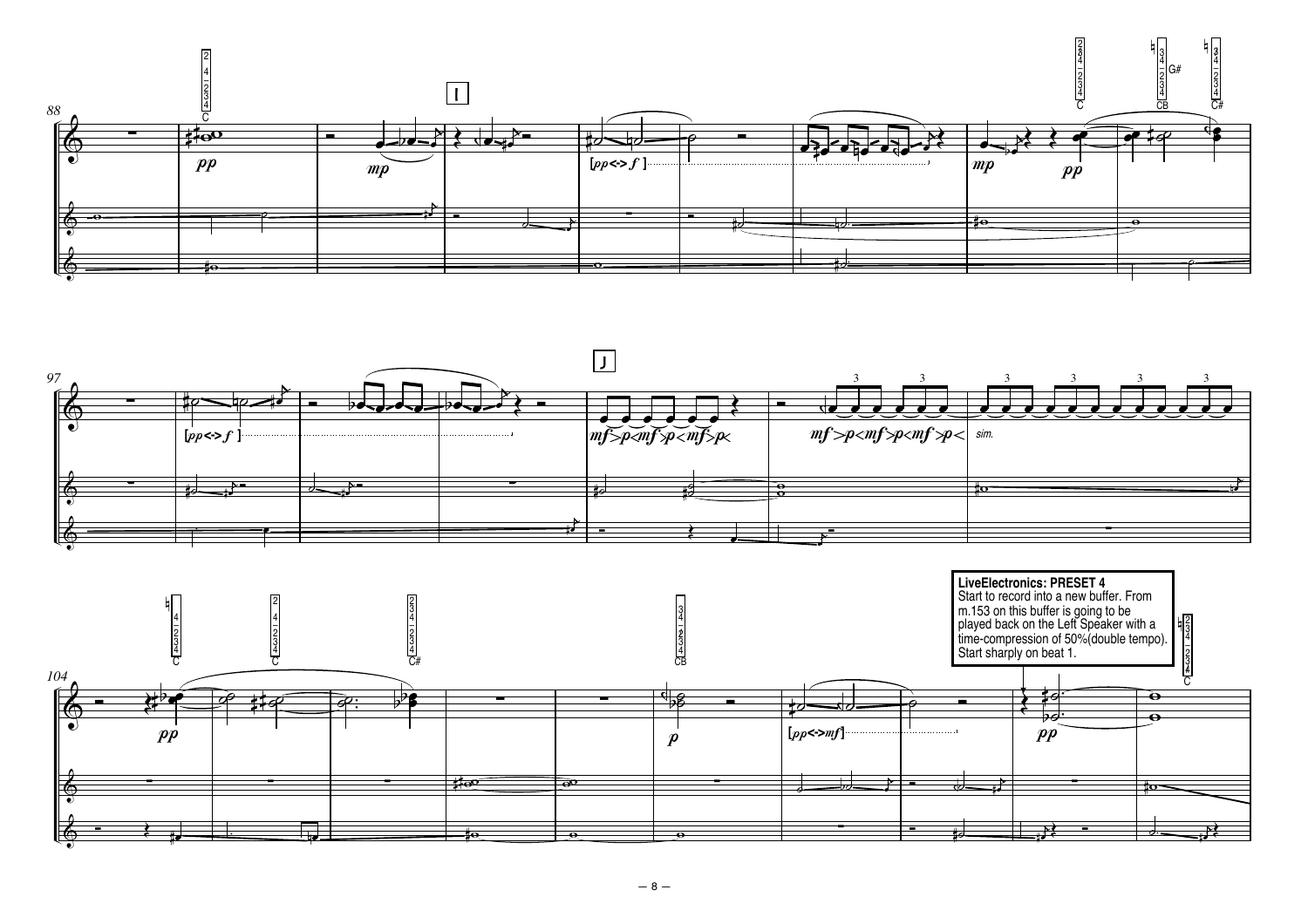



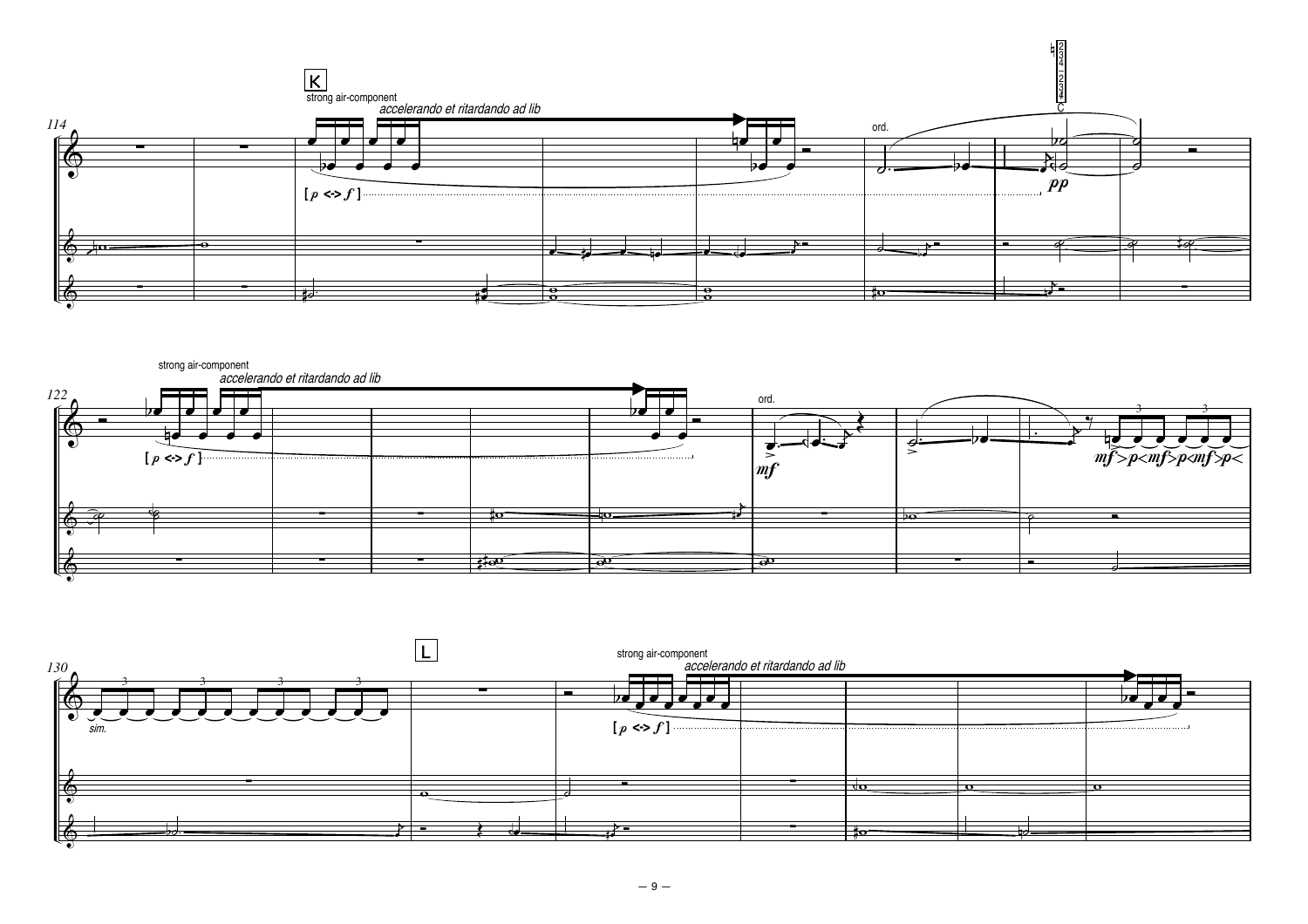



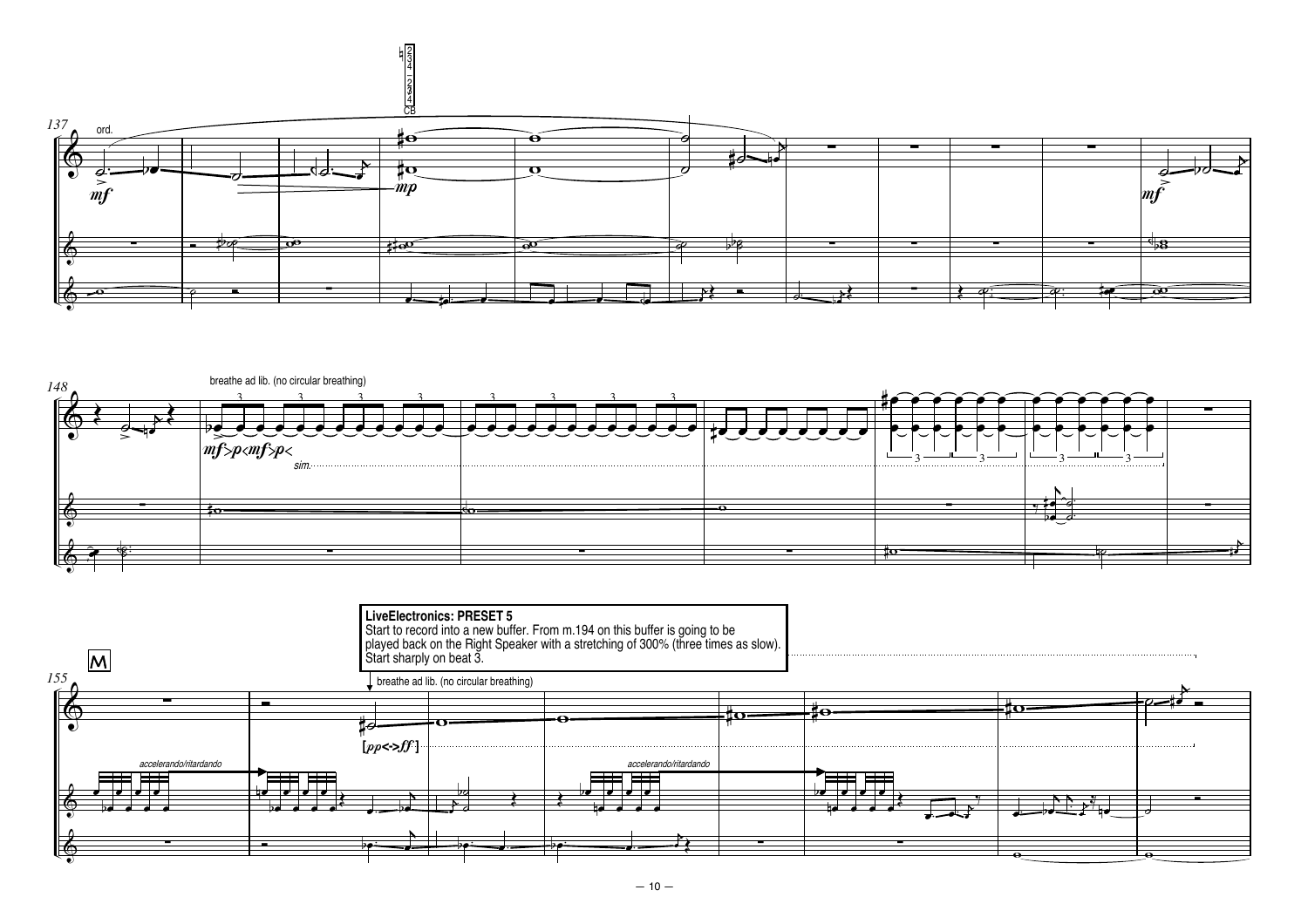



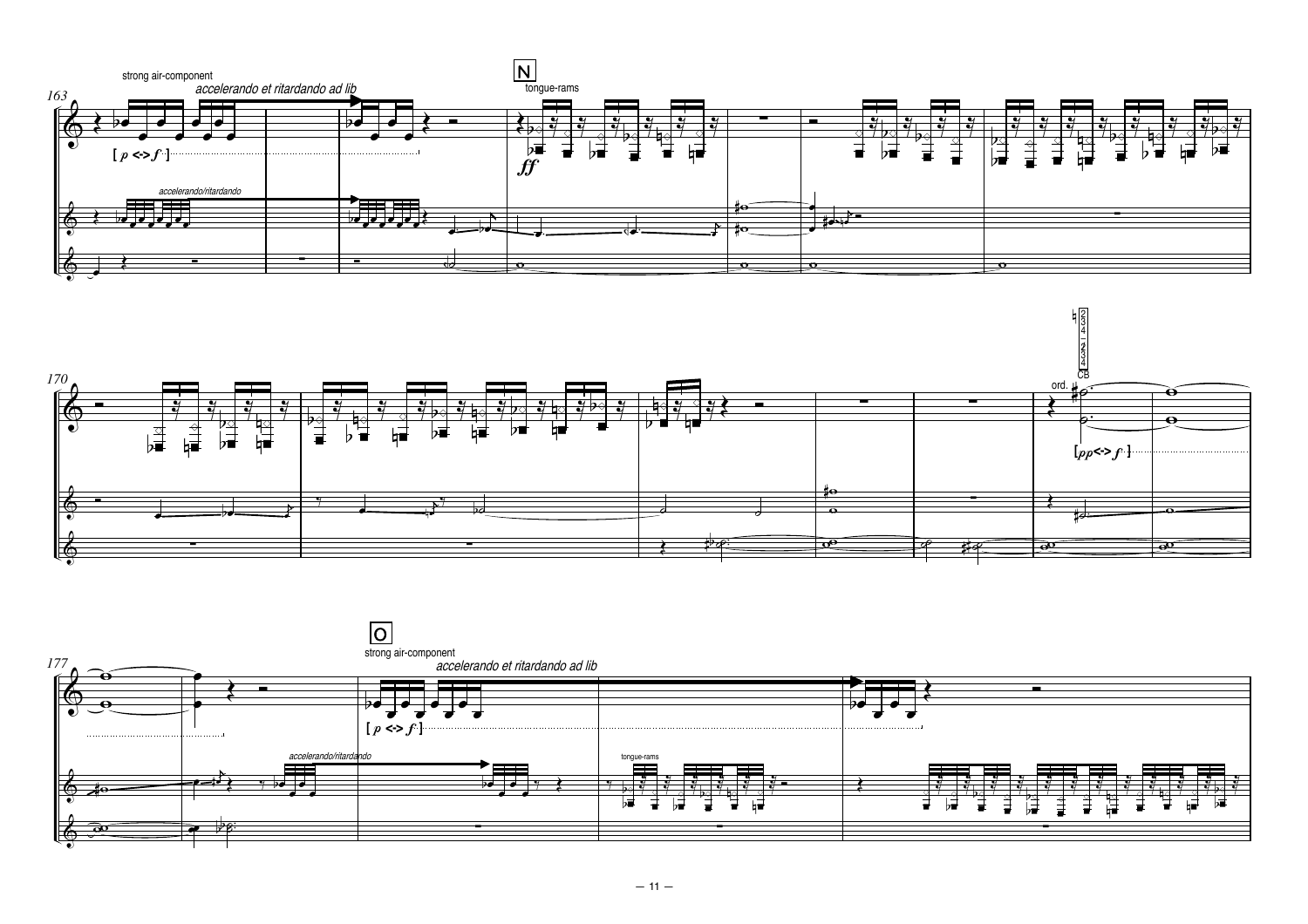